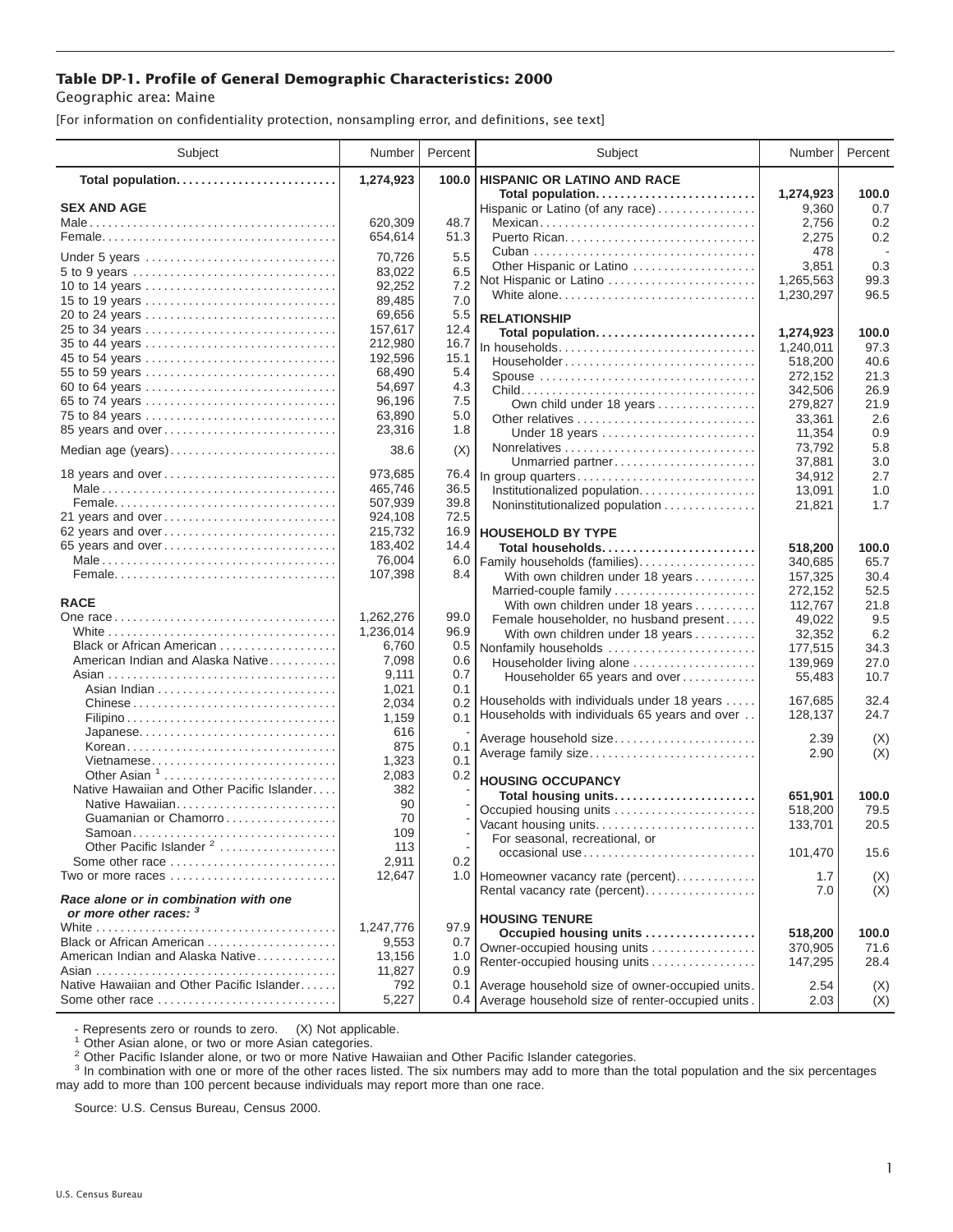## **Table DP-2. Profile of Selected Social Characteristics: 2000**

Geographic area: Maine

[Data based on a sample. For information on confidentiality protection, sampling error, nonsampling error, and definitions, see text]

| Subject                                       | Number            | Percent     | Subject                                                                                 | Number              | Percent     |
|-----------------------------------------------|-------------------|-------------|-----------------------------------------------------------------------------------------|---------------------|-------------|
| <b>SCHOOL ENROLLMENT</b>                      |                   |             | <b>NATIVITY AND PLACE OF BIRTH</b>                                                      |                     |             |
| Population 3 years and over                   |                   |             | Total population                                                                        | 1,274,923           | 100.0       |
| enrolled in school                            | 321,041           | 100.0       |                                                                                         | 1,238,232           | 97.1        |
| Nursery school, preschool                     | 17.558            | 5.5         | Born in United States                                                                   | 1,226,444           | 96.2        |
| Kindergarten                                  | 15.482            | 4.8         | State of residence                                                                      | 857,515             | 67.3        |
| Elementary school (grades 1-8)                | 146,178           | 45.5        | Different state                                                                         | 368.929             | 28.9        |
|                                               | 74,607            | 23.2        | Born outside United States                                                              | 11,788              | 0.9         |
| College or graduate school                    | 67,216            |             | 20.9   Foreign born                                                                     | 36,691              | 2.9         |
|                                               |                   |             | Entered 1990 to March 2000                                                              | 10.383              | 0.8         |
| <b>EDUCATIONAL ATTAINMENT</b>                 |                   |             | Naturalized citizen                                                                     | 20,252              | 1.6         |
| Population 25 years and over                  | 869.893           | 100.0       | Not a citizen $\ldots, \ldots, \ldots, \ldots, \ldots, \ldots, \ldots, \ldots$          | 16.439              | 1.3         |
| Less than 9th grade                           | 47,183            | 5.4         | <b>REGION OF BIRTH OF FOREIGN BORN</b>                                                  |                     |             |
| 9th to 12th grade, no diploma                 | 80,105            | 9.2         | Total (excluding born at sea)                                                           | 36,689              | 100.0       |
| High school graduate (includes equivalency)   | 314,600           | 36.2        |                                                                                         | 11,000              | 30.0        |
| Some college, no degree                       | 165,111           | 19.0<br>7.3 |                                                                                         | 6,949               | 18.9        |
| Associate degree<br>Bachelor's degree         | 63,934<br>129,992 | 14.9        |                                                                                         | 1,067               | 2.9         |
| Graduate or professional degree               | 68,968            | 7.9         |                                                                                         | 239                 | 0.7         |
|                                               |                   |             |                                                                                         | 2,197               | 6.0         |
| Percent high school graduate or higher        | 85.4              | (X)         |                                                                                         | 15,237              | 41.5        |
| Percent bachelor's degree or higher           | 22.9              | (X)         |                                                                                         |                     |             |
|                                               |                   |             | <b>LANGUAGE SPOKEN AT HOME</b>                                                          |                     |             |
| <b>MARITAL STATUS</b>                         |                   |             | Population 5 years and over                                                             | 1,204,164           | 100.0       |
| Population 15 years and over                  | 1,028,823         | 100.0       | English only<br>Language other than English                                             | 1,110,198<br>93,966 | 92.2<br>7.8 |
| Never married                                 | 245,864           | 23.9        | Speak English less than "very well"                                                     | 24,063              | 2.0         |
| Now married, except separated                 | 579,456           | 56.3        | Spanish                                                                                 | 9,611               | 0.8         |
|                                               | 12,555            | 1.2         | Speak English less than "very well"                                                     | 2,664               | 0.2         |
|                                               | 73,012            | 7.1         | Other Indo-European languages                                                           | 76,079              | 6.3         |
|                                               | 59,020<br>117,936 | 5.7<br>11.5 | Speak English less than "very well"                                                     | 18,165              | 1.5         |
|                                               | 66,025            | 6.4         | Asian and Pacific Island languages                                                      | 5,737               | 0.5         |
|                                               |                   |             | Speak English less than "very well"                                                     | 2,485               | 0.2         |
| <b>GRANDPARENTS AS CAREGIVERS</b>             |                   |             |                                                                                         |                     |             |
| Grandparent living in household with          |                   |             | <b>ANCESTRY (single or multiple)</b>                                                    |                     |             |
| one or more own grandchildren under           |                   |             | Total population                                                                        | 1,274,923           | 100.0       |
|                                               | 13,053            | 100.0       | Total ancestries reported                                                               | 1,373,009           | 107.7       |
| Grandparent responsible for grandchildren     | 5,074             | 38.9        |                                                                                         | 3,004               | 0.2<br>0.2  |
|                                               |                   |             |                                                                                         | 2,847<br>5,837      | 0.5         |
| <b>VETERAN STATUS</b>                         |                   |             |                                                                                         | 13,267              | 1.0         |
| Civilian population 18 years and over         | 969,780           | 100.0       | $English \dots \dots \dots \dots \dots \dots \dots \dots \dots \dots \dots \dots \dots$ | 274,423             | 21.5        |
| Civilian veterans                             | 154,590           | 15.9        | French (except Basque) <sup>1</sup>                                                     | 181,663             | 14.2        |
|                                               |                   |             | French Canadian <sup>1</sup>                                                            | 110,344             | 8.7         |
| <b>DISABILITY STATUS OF THE CIVILIAN</b>      |                   |             |                                                                                         | 85,553              | 6.7         |
| NONINSTITUTIONALIZED POPULATION               |                   | 100.0       |                                                                                         | 5,423               | 0.4         |
| Population 5 to 20 years<br>With a disability | 278,711<br>24,991 | 9.0         |                                                                                         | 2,906               | 0.2         |
|                                               |                   |             |                                                                                         | 192,901             | 15.1        |
| Population 21 to 64 years                     | 733,415           | 100.0       |                                                                                         | 58,866              | 4.6         |
| With a disability                             | 141,018           | 19.2        |                                                                                         | 4,744               | 0.4         |
|                                               | 54.7              | (X)         | Norwegian                                                                               | 9,827               | 0.8         |
| No disability<br>Percent employed             | 592,397<br>81.6   | 80.8        |                                                                                         | 24,982              | 2.0         |
|                                               |                   | (X)         |                                                                                         | 5,351               | 0.4         |
| Population 65 years and over                  | 174,998           | 100.0       |                                                                                         | 7,180               | 0.6         |
| With a disability                             | 71,901            | 41.1        |                                                                                         | 33,575              | 2.6         |
| <b>RESIDENCE IN 1995</b>                      |                   |             |                                                                                         | 61,226<br>1,673     | 4.8<br>0.1  |
| Population 5 years and over                   | 1,204,164         | 100.0       | Subsaharan African                                                                      | 1,414               | 0.1         |
| Same house in 1995                            | 717,407           | 59.6        |                                                                                         | 21,342              | 1.7         |
| Different house in the U.S. in 1995           | 476,244           | 39.5        |                                                                                         | 1,878               | 0.1         |
| Same county                                   | 275,685           | 22.9        |                                                                                         | 2,059               | 0.2         |
| Different county                              | 200,559           | 16.7        | United States or American                                                               | 120,038             | 9.4         |
| Same state                                    | 92,560            | 7.7         |                                                                                         | 9,100               | 0.7         |
| Different state                               | 107,999           | 9.0         | West Indian (excluding Hispanic groups)                                                 | 881                 | 0.1         |
| Elsewhere in 1995                             | 10,513            | 0.9         | Other ancestries                                                                        | 130,705             | 10.3        |
|                                               |                   |             |                                                                                         |                     |             |

-Represents zero or rounds to zero. (X) Not applicable. 1 The data represent a combination of two ancestries shown separately in Summary File 3. Czech includes Czechoslovakian. French includes Alsatian. French Canadian includes Acadian/Cajun. Irish includes Celtic.

Source: U.S. Bureau of the Census, Census 2000.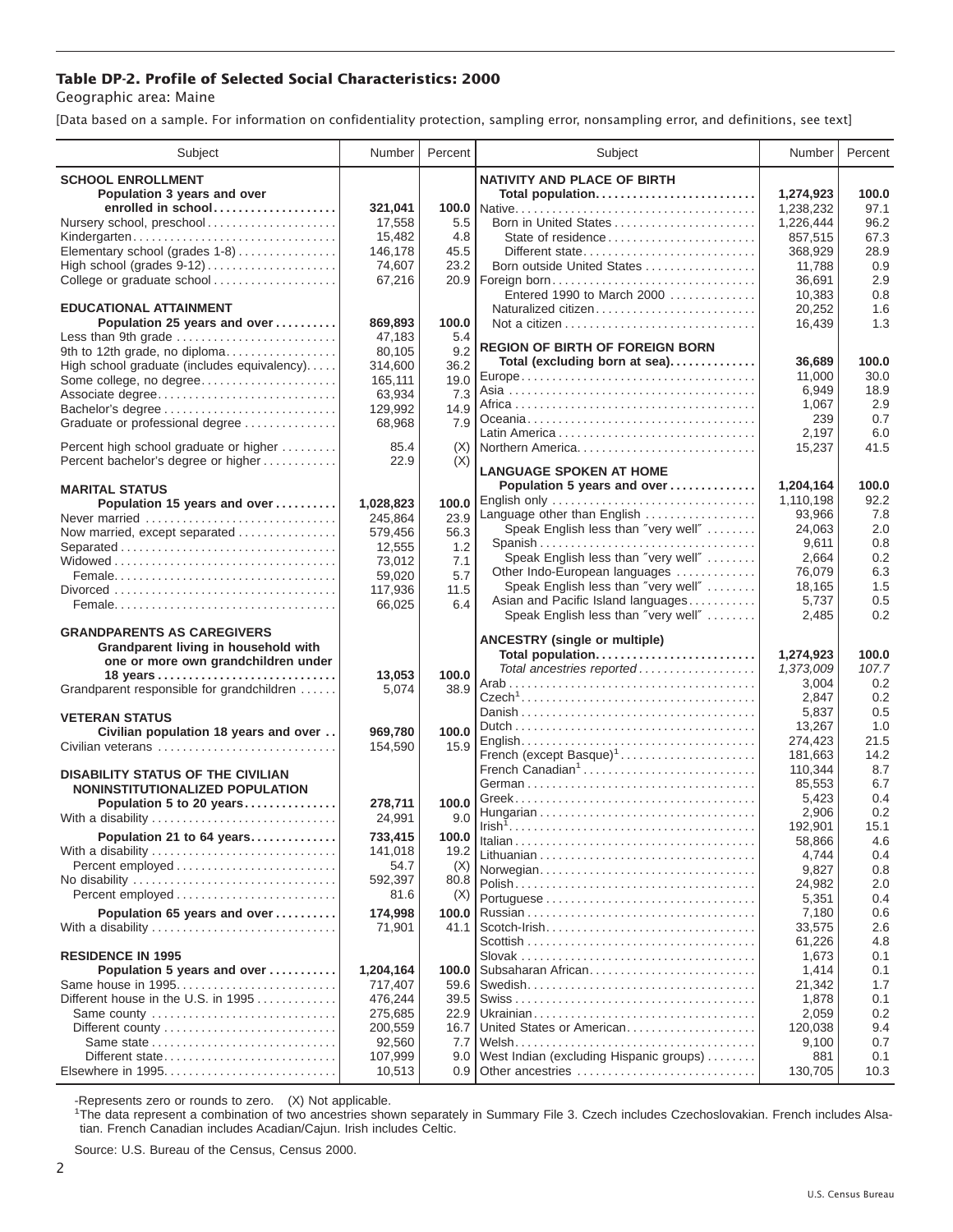## **Table DP-3. Profile of Selected Economic Characteristics: 2000**

Geographic area: Maine

[Data based on a sample. For information on confidentiality protection, sampling error, nonsampling error, and definitions, see text]

| Subject                                                                       | Number    | Percent | Subject                                                                                | Number           | Percent      |
|-------------------------------------------------------------------------------|-----------|---------|----------------------------------------------------------------------------------------|------------------|--------------|
| <b>EMPLOYMENT STATUS</b>                                                      |           |         | <b>INCOME IN 1999</b>                                                                  |                  |              |
| Population 16 years and over                                                  | 1,010,318 | 100.0   | Households                                                                             | 518,372          | 100.0        |
| In labor force                                                                | 659,360   | 65.3    | Less than \$10,000                                                                     | 53,259           | 10.3         |
| Civilian labor force                                                          | 655,176   |         |                                                                                        | 39,231           | 7.6          |
|                                                                               | 624,011   |         |                                                                                        | 76,633           | 14.8         |
|                                                                               | 31,165    | 3.1     | $\frac{1}{25,000}$ to \$34,999                                                         | 73,614           | 14.2         |
| Percent of civilian labor force                                               | 4.8       | (X)     | $35,000$ to \$49,999                                                                   | 94,848           | 18.3         |
|                                                                               | 4,184     |         | $0.4$ \\ \$50,000 to \$74,999                                                          | 100,423          | 19.4         |
| Not in labor force                                                            | 350,958   |         | 34.7 \$75,000 to \$99,999                                                              | 43,341           | 8.4          |
| Females 16 years and over                                                     | 525,690   | 100.0   | \$100,000 to \$149,999                                                                 | 24,348           | 4.7          |
| In labor force $\dots\dots\dots\dots\dots\dots\dots\dots\dots\dots\dots\dots$ | 314,480   | 59.8    | \$150,000 to \$199,999                                                                 | 5,866            | 1.1          |
| Civilian labor force                                                          | 313,878   | 59.7    | \$200,000 or more                                                                      | 6,809            | 1.3          |
|                                                                               | 299,764   | 57.0    | Median household income (dollars)                                                      | 37,240           | (X)          |
|                                                                               | 82,970    | 100.0   | With earnings                                                                          | 406,912          | 78.5         |
| Own children under 6 years                                                    |           | 65.4    | Mean earnings (dollars) <sup>1</sup>                                                   | 46,990           | (X)          |
| All parents in family in labor force                                          | 54,286    |         | With Social Security income                                                            | 149,727          | 28.9         |
| <b>COMMUTING TO WORK</b>                                                      |           |         | Mean Social Security income (dollars) <sup>1</sup>                                     | 10,569           | (X)          |
| Workers 16 years and over                                                     | 615,144   | 100.0   | With Supplemental Security Income                                                      | 23,712           | 4.6          |
| Car, truck, or van - - drove alone                                            | 483,317   | 78.6    | Mean Supplemental Security Income                                                      |                  |              |
| Car, truck, or van - - carpooled                                              | 69.208    | 11.3    | $\text{(dollars)}^1 \dots \dots \dots \dots \dots \dots \dots \dots \dots \dots \dots$ | 6,084            | (X)          |
| Public transportation (including taxicab)                                     | 5,217     | 0.8     | With public assistance income                                                          | 24,918           | 4.8          |
|                                                                               | 24,700    | 4.0     | Mean public assistance income $(dollars)1 \ldots$ .                                    | 2,173            | (X)          |
| Other means                                                                   | 5,740     | 0.9     | With retirement income                                                                 | 90,049           | 17.4         |
| Worked at home                                                                | 26.962    | 4.4     | Mean retirement income (dollars) <sup>1</sup>                                          | 15,211           | (X)          |
| Mean travel time to work $(minutes)^1$                                        | 22.7      | (X)     | Families                                                                               | 342,431          | 100.0        |
| <b>Employed civilian population</b>                                           |           |         | Less than \$10,000                                                                     | 17,708           | 5.2          |
| 16 years and over                                                             | 624,011   |         |                                                                                        | 16,457           | 4.8          |
| <b>OCCUPATION</b>                                                             |           |         | \$15,000 to \$24,999                                                                   | 41,479           | 12.1         |
| Management, professional, and related                                         |           |         | \$25,000 to \$34,999                                                                   | 47,672           | 13.9         |
| occupations                                                                   | 196,862   |         | $31.5$ \\$35,000 to \$49,999                                                           | 69,045           | 20.2         |
| Service occupations                                                           | 95,601    |         | $15.3$ \\$50,000 to \$74,999                                                           | 81,456           | 23.8         |
| Sales and office occupations                                                  | 161,480   |         |                                                                                        | 37,003           | 10.8         |
| Farming, fishing, and forestry occupations                                    | 10,338    | 1.7     |                                                                                        | 20,876           | 6.1          |
| Construction, extraction, and maintenance                                     |           |         | \$150,000 to \$199,999                                                                 | 4,986            | 1.5          |
| occupations                                                                   | 64,064    |         |                                                                                        | 5,749            | 1.7          |
| Production, transportation, and material moving                               |           |         | Median family income (dollars)                                                         | 45,179           | (X)          |
| occupations                                                                   | 95,666    | 15.3    |                                                                                        |                  |              |
|                                                                               |           |         | Per capita income $(dollars)1$                                                         | 19,533           | (X)          |
| <b>INDUSTRY</b>                                                               |           |         | Median earnings (dollars):<br>Male full-time, year-round workers                       | 32,372           |              |
| Agriculture, forestry, fishing and hunting,                                   | 16,087    | 2.6     | Female full-time, year-round workers                                                   | 24,251           | (X)<br>(X)   |
|                                                                               | 42,906    | 6.9     |                                                                                        |                  |              |
| Manufacturing                                                                 | 88,885    | 14.2    |                                                                                        | Number           | Percent      |
| Wholesale trade                                                               | 21,470    | 3.4     |                                                                                        | below            | below        |
| Retail trade                                                                  | 84,412    | 13.5    |                                                                                        | poverty          | poverty      |
| Transportation and warehousing, and utilities                                 | 26,857    | 4.3     | Subject                                                                                | level            | level        |
|                                                                               | 15,294    | 2.5     |                                                                                        |                  |              |
| Finance, insurance, real estate, and rental and                               |           |         | <b>POVERTY STATUS IN 1999</b>                                                          |                  |              |
|                                                                               | 38,449    | 6.2     | Families                                                                               | 26,611           | 7.8          |
| Professional, scientific, management, adminis-                                |           |         | With related children under 18 years                                                   | 19,723           | 11.9         |
| trative, and waste management services                                        | 43.074    | 6.9     | With related children under 5 years                                                    | 8,964            | 16.0         |
| Educational, health and social services                                       | 144,918   | 23.2    |                                                                                        |                  |              |
| Arts, entertainment, recreation, accommodation                                |           |         | Families with female householder, no                                                   |                  |              |
| and food services                                                             | 44,606    | 7.1     | husband present                                                                        | 13,327           | 28.1         |
| Other services (except public administration)                                 | 29,182    | 4.7     | With related children under 18 years                                                   | 12,183           | 36.4         |
| Public administration                                                         | 27,871    | 4.5     | With related children under 5 years                                                    | 5,544            | 54.7         |
|                                                                               |           |         |                                                                                        |                  |              |
| <b>CLASS OF WORKER</b>                                                        |           |         | Individuals                                                                            | 135,501          | 10.9         |
| Private wage and salary workers                                               | 473,794   |         | 75.9 18 years and over                                                                 | 95,330           | 10.1         |
| Government workers<br>Self-employed workers in own not incorporated           | 90,388    | 14.5    | 65 years and over<br>Related children under 18 years                                   | 17,879           | 10.2         |
|                                                                               | 58,153    | 9.3     | Related children 5 to 17 years                                                         | 37,952<br>26,734 | 13.0<br>12.0 |
| Unpaid family workers                                                         | 1,676     | 0.3     | Unrelated individuals 15 years and over                                                | 55,588           | 22.5         |
|                                                                               |           |         |                                                                                        |                  |              |

-Represents zero or rounds to zero. (X) Not applicable.

<sup>1</sup>If the denominator of a mean value or per capita value is less than 30, then that value is calculated using a rounded aggregate in the numerator. See text.

Source: U.S. Bureau of the Census, Census 2000.